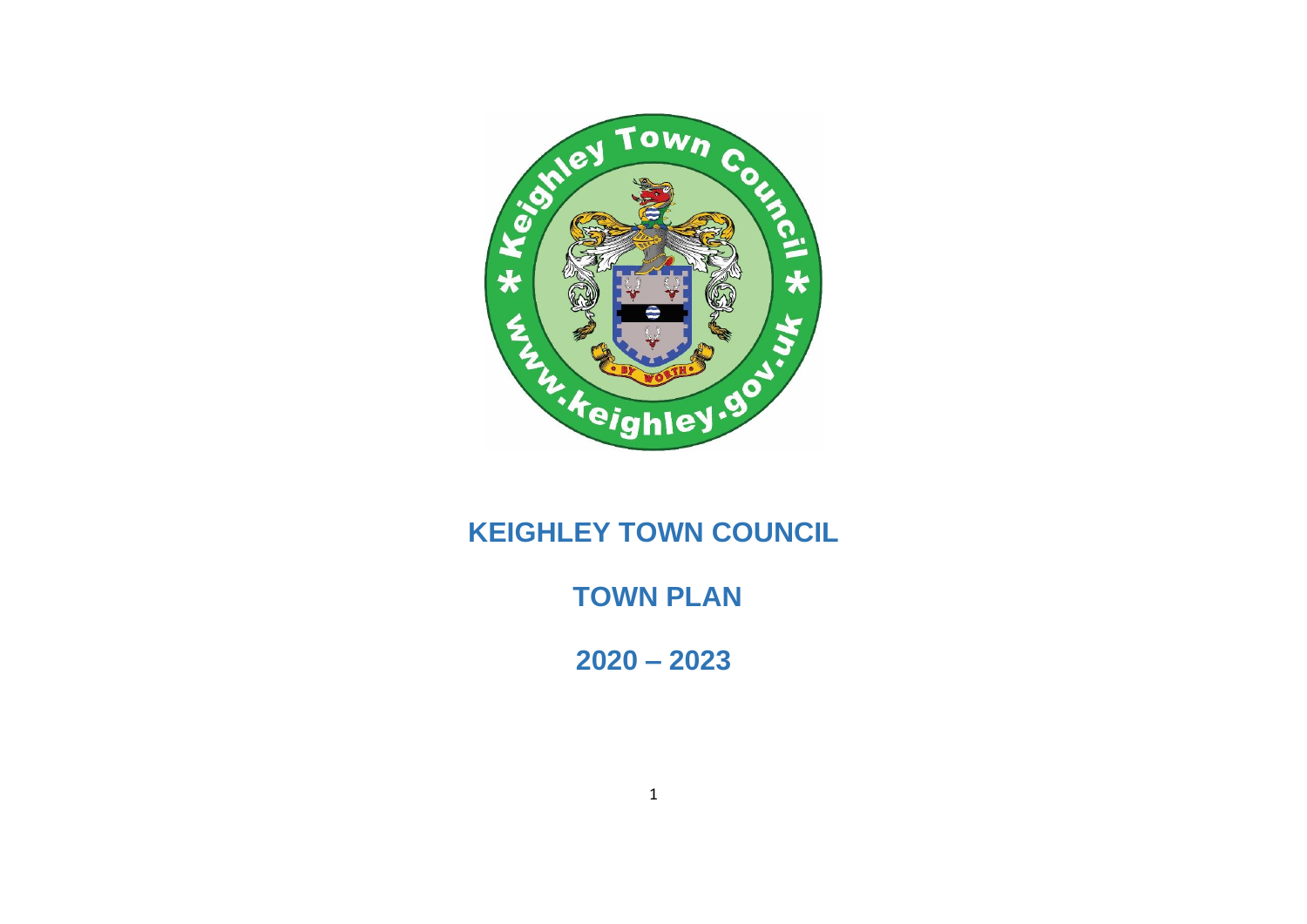# **Keighley Town Council**

## **Town Plan**

This Town Plan summarises the projects and proposals that Keighley Town Council will develop and/or deliver over the next three years. The document will be subject to alteration and amendment and will inform the budget setting process.

### **Partners**

In order to ensure the success of our projects we will be working in partnership with a broad range of service delivery agencies, community organisations, groups and individuals across the Parish. Where appropriate, details of these are included in our plan of action.

#### Review and Evaluation

The Town Plan will be regularly and formally reviewed. It is a 'live' document and the Council can add to it and amend as necessary. Progress on projects will be reviewed by Standing Committees and reported to Full Council.

#### What we want to achieve

The current Town Council was elected in May 2019 for a period of four years. We see our collective duty, during those four years, as serving the town to the best of our ability, within the limited resources available.

We have set ourselves 4 aims and objectives– the things we would like to achieve for the town during our term of office. This Strategic Plan explains how we will ensure everything we do as a Town Council contributes to one of these key objectives. We will regularly report to you on how the Council is progressing.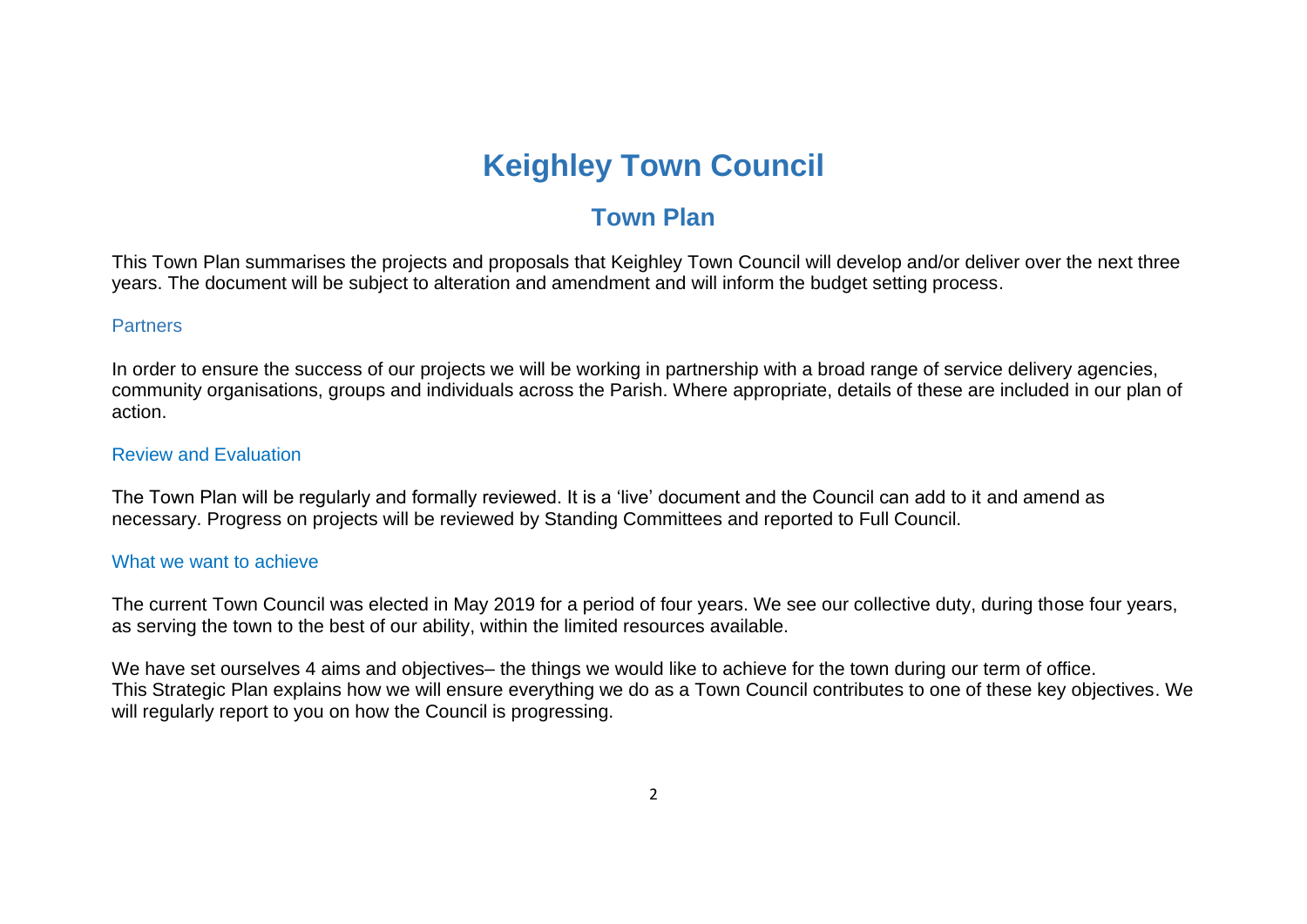We won't achieve everything! Unexpected events will interfere with the strategy or may require a change in direction, or we may have been unrealistic in what we hoped to achieve.

The resources available to the Town Council are limited. The powers the Council has to do things are limited, but we think that by working cooperatively with others, encouraging them to use their own resources and experience in partnership with the Town Council to achieve their objectives we can achieve many things for Keighley.

There are some things that are beyond our powers but which we accept will be very important to the people of the town: a good range of local shops and jobs, better public transport, better health facilities. These are not forgotten, and we will support, encourage and make representation to others to deliver these whenever and wherever we can, even though many of these issues are outside the direct remit of the Keighley Town Council.

The aims and objective we have set out in this Town Plan the Town Council believes are realistic and achievable over the next 3 years.

Our areas of focus over the life of this plan will cover the following four objectives.

#### 1. **Community Development**

Community development involves empowering the relationships between ordinary people and service providers such as Keighley Town Council, so that everyone can take part in the issues that affect their lives. Within Keighley there is a wealth of knowledge and experience which, if used in creative ways, can be channelled into collective action to meet the needs of the residents of Keighley.

Keighley Town Council will take the lead in promoting people-led action, developing self-help initiatives, increasing community engagement, expanding the number of productive working partnerships between organisations within Keighley, and improving health and wellbeing.

We will aim to support the development of life skills and skills sharing, create lifelong learning opportunities to assist people into work and/or increase opportunities for those already in work. Keighley Town Council has a pivotal role to play in the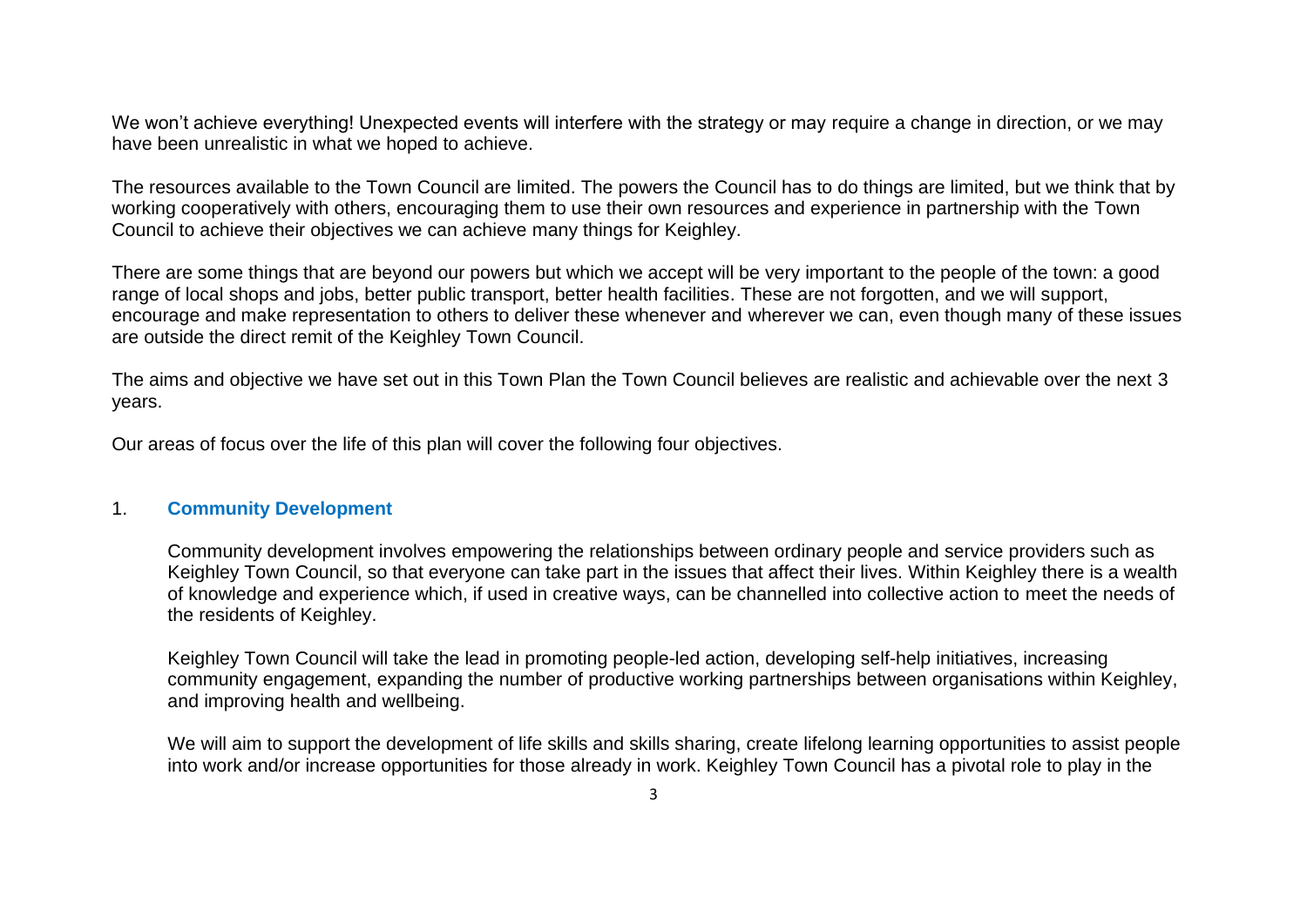ongoing improvement of community relations, we will aim to contribute to reducing prejudice and creating an integrated society for the whole of Keighley.

#### 2. **Developing the local environment**

Our aim is to make Keighley an attractive place to live, work or visit. We will champion the preservation of urban greenspace and the built environment. We will also work to protect our historic buildings and sites which form a cornerstone of our history. We will do what we can to work with partners in addressing climate change. We want everyone in Keighley to feel safe and we will work with others to create safer communities.

#### 3. **Arts and Culture**

We want to ensure everyone in Keighley has the chance to be part of creative activities for all. Keighley has a wealth of talent and we will play our part in showcasing all of Keighley's talent. We aim to provide opportunities for cultural development and cross-cultural collaboration.

#### 4. **Civic Pride**

The Town Council has invested into improving the Civic Centre. We will develop the Civic Centre as a central focal point for key events, workshops and exhibitions. The Civic Centre will also be available for residents of Keighley to use for their own events and celebrations. The Town Council will support the Town Mayor in their Mayoral duties. An overriding goal of the Town Plan is to preserving Keighley's proud history and rich heritage to generate, develop and promote community pride.

#### **Timescales**

We have assessed all the work we intend to undertake to deliver the above targets. We will categorise each area of work within the following timescales: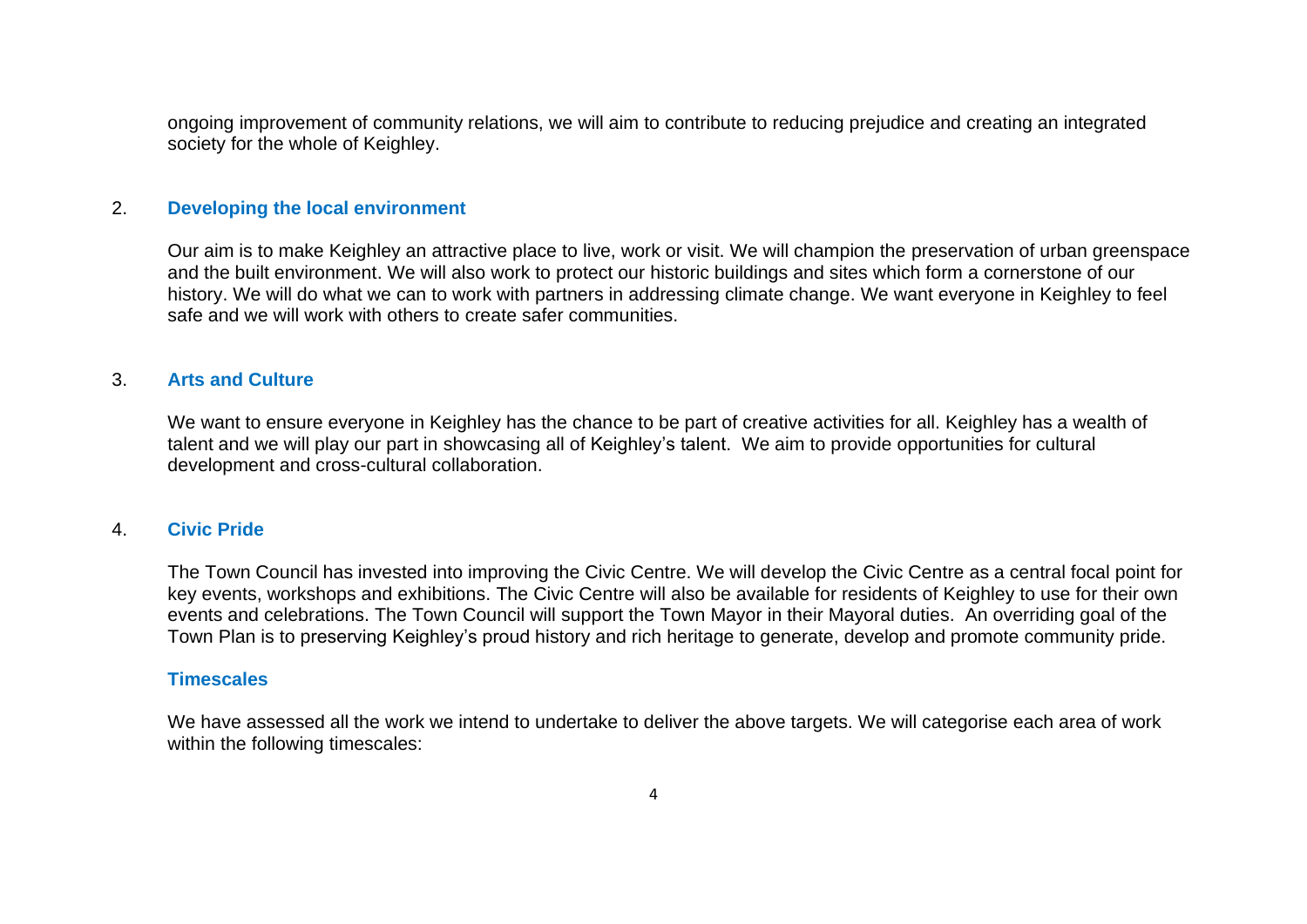| <b>Short Term</b>  | Target completion date within Municipal year 2020/21                                                    |
|--------------------|---------------------------------------------------------------------------------------------------------|
| <b>Medium Term</b> | Target completion date within Municipal year 2021/22                                                    |
| <b>Long Term</b>   | Target completion date within Municipal year 2022/23                                                    |
| Ongoing            | These are items which form part of the annual Council Calendar and will often be repeated<br>each year. |

### **Our Actions**

These are the actions we intend to take over the next 3 years to meet our 4 objectives. This will be a live document and could be changed, updated or amended at any point to reflect the needs of the Council to respond to clear demands from the community.

| <b>Key Objective</b> | What we will do                                                     | <b>Timescale</b> | <b>Who's responsible</b>    |
|----------------------|---------------------------------------------------------------------|------------------|-----------------------------|
| <b>Civic Pride</b>   | Organise an annual programme of Mayoral engagements.                | Ongoing          | Mayor's Office              |
|                      | Create Cultural and Civic links with other Towns.                   | Ongoing          | Mayor's Office              |
|                      | Manage fundraising activities for the Mayor's Charitable Trust.     | Ongoing          | Mayor's Office              |
|                      | Organise Ceremonial events including Remembrance Sunday.            | Ongoing          | Mayor's Office              |
|                      | Organise the Keighley Community Awards Event.                       | Ongoing          | Events & Leisure Committee  |
|                      | Organise an annual Events Programme                                 | Ongoing          | Events & Leisure Committee  |
|                      | Keep the public informed and up to date via social media, regular   | Ongoing          | <b>Town Clerks Office</b>   |
|                      | newsletters and other promotional materials.                        |                  |                             |
|                      | Organise Regular Community Showcase Events to evidence the          | Ongoing          | Community Development and   |
|                      | work of groups and projects supported by Keighley Town Council.     |                  | <b>Events Committees</b>    |
|                      | Promote civic pride and public participation.                       | Ongoing          | All Councillors and staff   |
|                      | Maintain our signs and noticeboards to a high standard with         | Ongoing          | Watch & Transport Committee |
|                      | regularly updated information.                                      |                  |                             |
|                      | Develop a marketing plan to increase usage of the Civic Centre as a | Medium           | Civic Centre and Strategy   |
|                      | function venue.                                                     | Term             | Committee                   |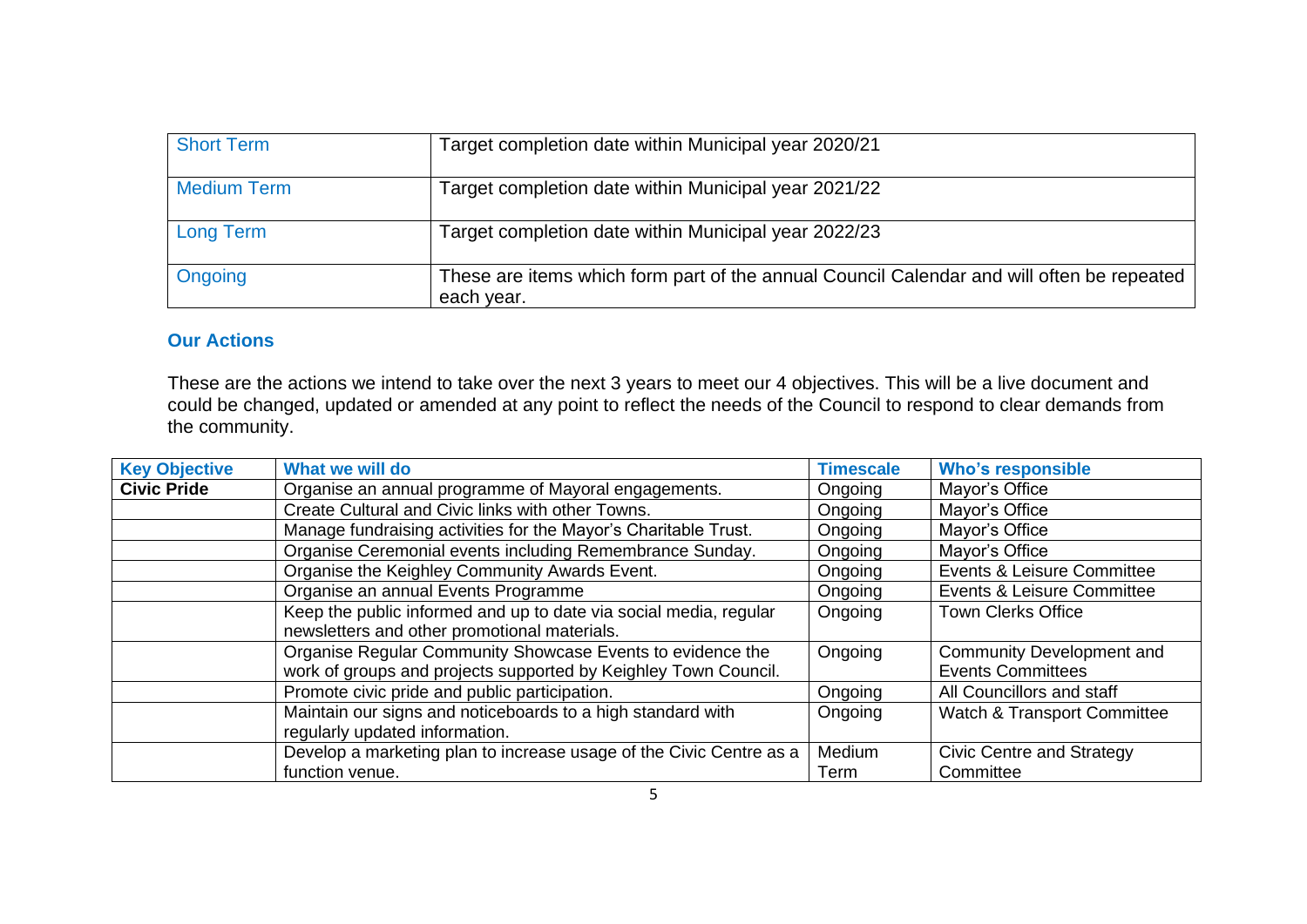|                                        | Effectively management the Council's finances and seek value for<br>money in all aspects of service provision                                                                                                               | Ongoing        | Finance & Audit Committee                                             |
|----------------------------------------|-----------------------------------------------------------------------------------------------------------------------------------------------------------------------------------------------------------------------------|----------------|-----------------------------------------------------------------------|
|                                        | Develop a Corporate Governance Action Plan to ensure the Council<br>is being run effectively.                                                                                                                               | Ongoing        | Policy & Governance Committee                                         |
|                                        | Play a leading role in the development and implementation of the<br>Keighley Town Funds.                                                                                                                                    | Ongoing        | <b>Full Council</b>                                                   |
|                                        | Work on developing stronger links with neighbouring authorities,<br>such as Bradford MDC, Silsden, Haworth, Bingley and Shipley<br>Town Council's to ensure all strategic decisions taken benefit the<br>whole of Keighley. | Ongoing        | <b>Full Council</b>                                                   |
|                                        | Make evidence-based decisions in an open and transparent way.                                                                                                                                                               | Ongoing        | <b>Full Council</b>                                                   |
|                                        | Develop a Preferred Suppliers list with the emphasis on local<br>businesses and suppliers.                                                                                                                                  | Medium<br>Term | Finance & Audit Committee                                             |
|                                        | Keep the Town Plan under continuous review throughout its<br>lifespan.                                                                                                                                                      | Ongoing        | <b>Policy &amp; Governance Committee</b>                              |
|                                        | Encourage greater links with our Twin Town Poix Du Nord (France)<br>on the back of the centenary in 2020.                                                                                                                   | Medium<br>Term | Mayor's Office                                                        |
|                                        | Continue to provide secretarial support to the Mayors Charitable<br><b>Trust Committee.</b>                                                                                                                                 | Ongoing        | <b>Town Clerk</b>                                                     |
|                                        | Produce all Council Agendas & Minutes on the Council website in a<br>timely manner.                                                                                                                                         | Ongoing        | <b>Town Clerk</b>                                                     |
|                                        | Implement the Council's commitment to hold paperless meetings.                                                                                                                                                              | Long Term      | <b>Town Clerk</b>                                                     |
|                                        | Continue to meet the Council's commitment to be a plastic free and<br>environmentally friendly council.                                                                                                                     | Ongoing        | <b>Town Clerk</b>                                                     |
| New 2021/22                            | Support a programme of creative activities for children and young<br>people to develop awareness, skills and knowledge related to<br>democracy and voting.                                                                  | Ongoing        | <b>Community Development</b><br>Committee                             |
|                                        |                                                                                                                                                                                                                             |                |                                                                       |
| <b>Community</b><br><b>Development</b> | Implement a programme of community-based Ward Development<br>Forums.                                                                                                                                                        | Medium<br>Term | <b>Community Development</b><br>Committee                             |
|                                        | Develop and maintain working partnerships to access funding in<br>support of our Key Objectives.                                                                                                                            | Ongoing        | <b>Community Development</b><br><b>Committee. Town Clerk's Office</b> |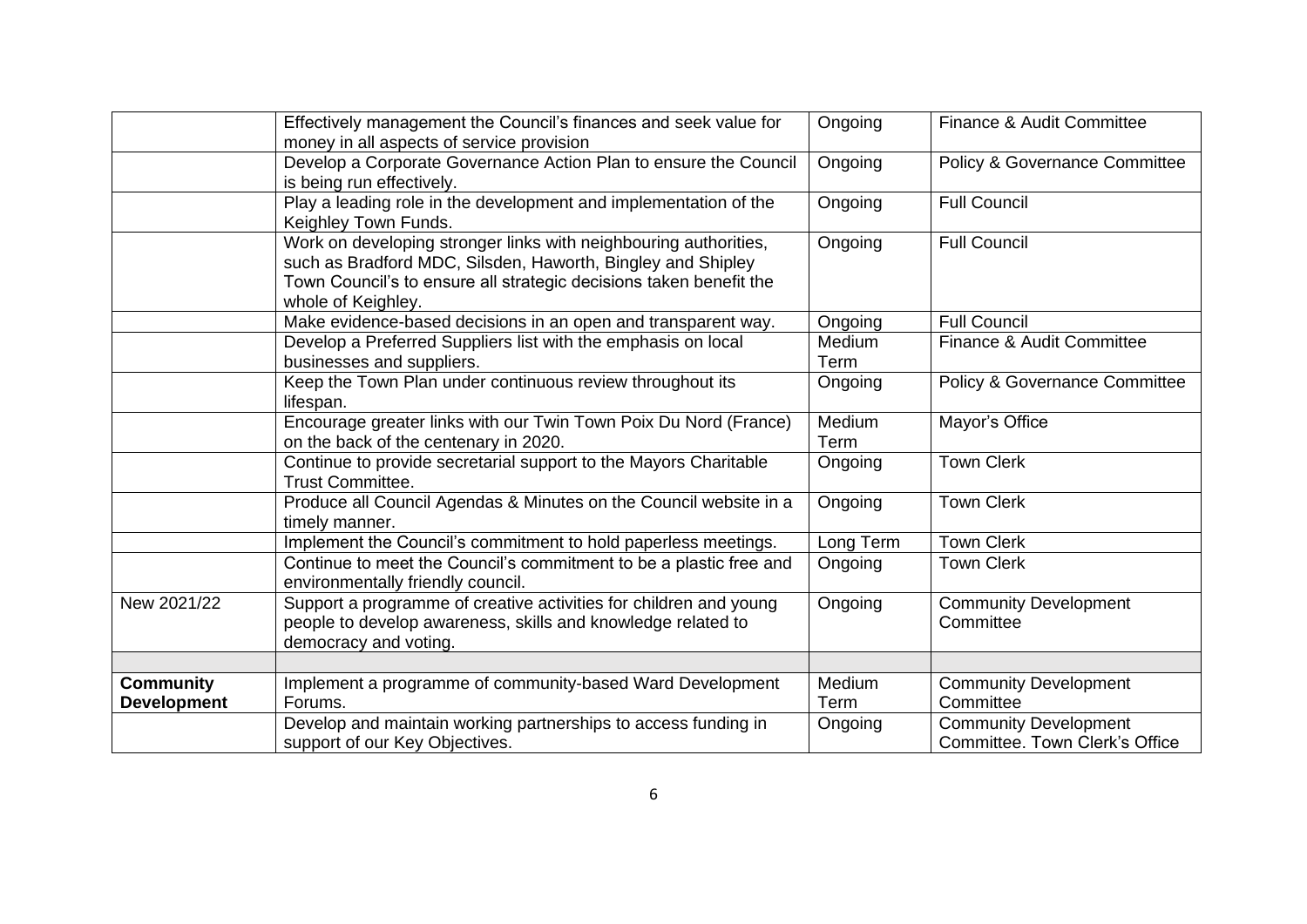|             | Support the establishment of working partnerships between key          | Medium            | <b>Community Development</b>  |
|-------------|------------------------------------------------------------------------|-------------------|-------------------------------|
|             | agencies to develop a comprehensive social prescribing network.        | Term              | Committee                     |
|             |                                                                        |                   |                               |
|             | Design and implement projects that support lifelong learning and       | Ongoing           | <b>Community Development</b>  |
|             | employability with key partners and local groups.                      |                   | Committee                     |
|             | Seek external funding and sponsorship for the development of open      | <b>Short Term</b> | <b>Community Development'</b> |
|             | access Café/Workshops in the Civic Centre.                             |                   | Committee. Civic Centre &     |
|             |                                                                        |                   | <b>Strategy Committee</b>     |
|             | Support and encourage local people to develop and manage their         | Ongoing           | <b>Community Development</b>  |
|             | own community resources.                                               |                   | Committee                     |
|             | Organise public participation activities and events that encourage     | Ongoing           | <b>Community Development</b>  |
|             | cohesion and promote harmonious integration.                           |                   | Committee, Events & Leisure   |
|             |                                                                        |                   | Committee                     |
|             |                                                                        |                   |                               |
|             | Develop and implement Town Council ward based healthy eating           | Medium            | <b>Community Development</b>  |
|             | events.                                                                | Term              | Committee                     |
|             |                                                                        |                   |                               |
|             | We commit to providing reasonable financial support to established     | Medium            | Finance & Audit Committee     |
|             | local, community groups and partners to ensure the development of      | Term              |                               |
|             | our local communities                                                  |                   |                               |
|             | Establish Allotment Associations and create a web-based allotment      | <b>Short Term</b> | Allotments and Landscapes     |
|             | forum.                                                                 |                   | Committee                     |
|             | Support the establishment of an anti-bullying scheme in local          | Medium            | Watch & Transport Committee   |
|             | schools.                                                               | Term              |                               |
|             |                                                                        |                   | <b>Town Clerk</b>             |
|             | Always consider the impact on the community in every decision          | Ongoing           |                               |
|             | taken by Keighley Town Council.                                        |                   |                               |
|             | Participate in any public consultation that would have a direct impact | Ongoing           | Policy & Governance Committee |
|             | on Keighley.                                                           |                   |                               |
|             | Undertake a review of bylaws within Keighley.                          | Long Term         | Policy & Governance Committee |
| New 2021/22 | Support the development, health and wellbeing of children and          | Ongoing           | <b>Community Development</b>  |
|             | young people.                                                          |                   | Committee                     |
| New 2021/22 | Support the engagement of children and young people in Science,        | Ongoing           | <b>Community Development</b>  |
|             | Technology, Engineering and Maths (STEM) learning.                     |                   | Committee                     |
|             |                                                                        |                   |                               |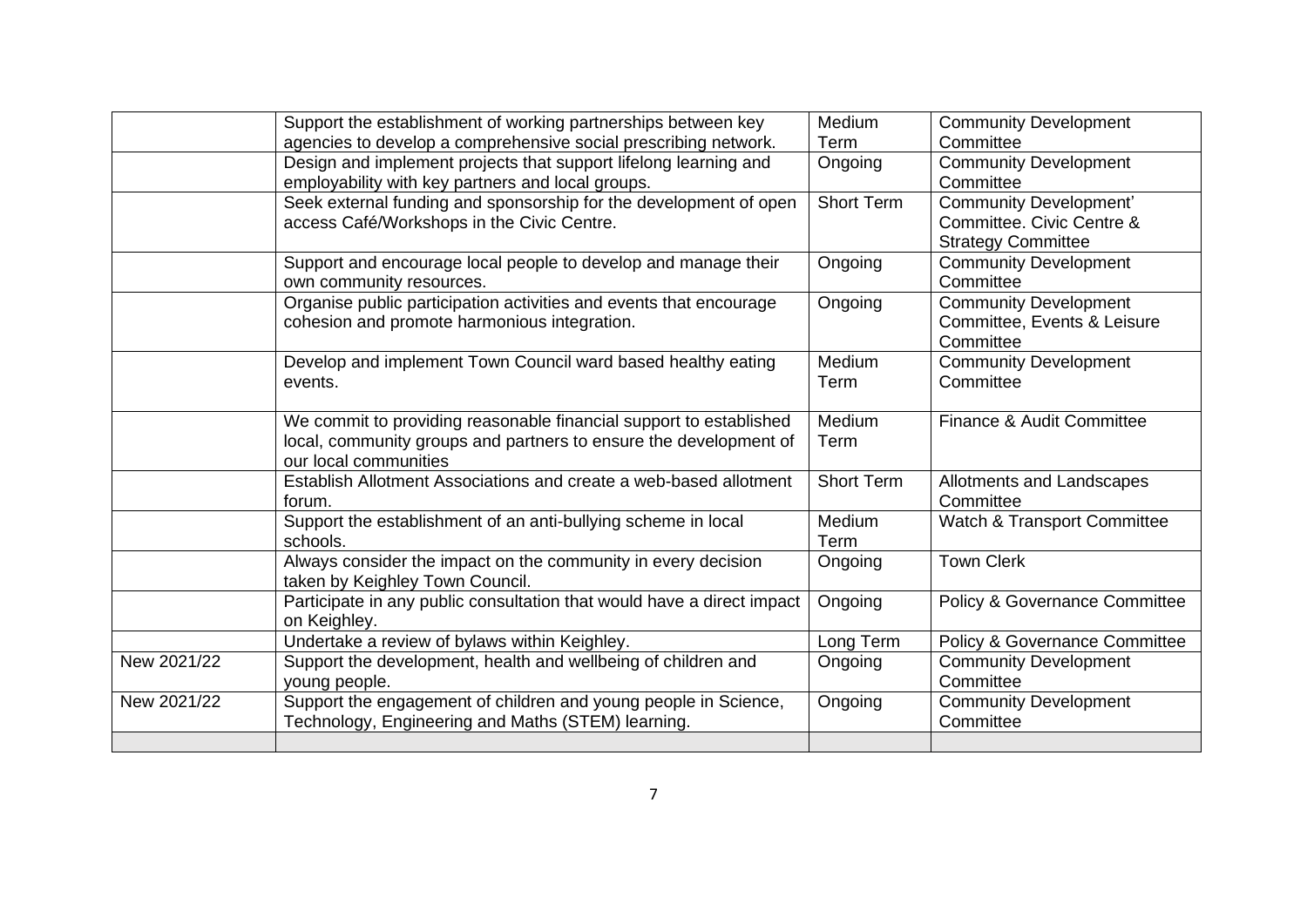| Developing the<br>Local<br><b>Environment</b> | Implement a local people led green space development programme.                                                                                                                           | <b>Short Term</b> | <b>Community Development</b><br>Committee |
|-----------------------------------------------|-------------------------------------------------------------------------------------------------------------------------------------------------------------------------------------------|-------------------|-------------------------------------------|
|                                               | Support the development of environmental improvement<br>partnerships.                                                                                                                     | Ongoing           | <b>Community Development</b><br>Committee |
|                                               | Support the ongoing development of outdoor education and<br>community activity facilities.                                                                                                | Ongoing           | <b>Community Development</b><br>Committee |
|                                               | Implement a community tree planting programme.                                                                                                                                            | Ongoing           | <b>Community Development</b><br>Committee |
|                                               | Help to create a cleaner and greener Keighley by sponsoring the<br>installation of refuse and recycling bins in key locations.                                                            | Medium<br>Term    | Allotments and Landscapes<br>Committee    |
|                                               | Undertake a survey of Town Council land and prepare accurate site<br>maps.                                                                                                                | <b>Short Term</b> | Allotments and Landscapes<br>Committee    |
|                                               | Increase the Number of available allotment plots.                                                                                                                                         | Medium<br>Term    | Allotments and Landscapes<br>Committee    |
|                                               | Ensure that Keighley Town Hall Square and war memorial is<br>maintained to a high standard.                                                                                               | Ongoing           | Allotments and Landscapes<br>Committee    |
|                                               | Undertake appropriate groundwork preparations to facilitate the<br>implementation of the "Peoples' Trees" initiative.                                                                     | <b>Short Term</b> | Allotments and Landscapes<br>Committee    |
|                                               | Improve the accessibility and security of allotment sites.                                                                                                                                | Long Term         | Allotments and Landscapes<br>Committee    |
|                                               | Scrutinise and comment on Planning Applications.                                                                                                                                          | Ongoing           | <b>Planning Committee</b>                 |
|                                               | Identify publicly owned areas of land and assets that could be<br>brought under the management of Keighley Town Council to secure<br>their future and/or encourage more community access. | Long Term         | Allotments and Landscapes<br>Committee    |
|                                               | Maintain all Keighley Town Council boundary signs to a high<br>standard                                                                                                                   | Ongoing           | Watch and Transport Committee             |
|                                               | Consider developing a Neighbourhood Plan for Keighley                                                                                                                                     | Long Term         | <b>Planning Committee</b>                 |
|                                               | Ensure any Community Infrastructure Levy (CiL) collected from<br>Bradford MDC is appropriately allocated across Keighley.                                                                 | Ongoing           | Planning & Full Council                   |
|                                               | Work with partners to improve community safety and address issues<br>of anti-social behaviour in the town centre and local<br>neighbourhoods.                                             | Ongoing           | <b>Watch &amp; Transport Committee</b>    |